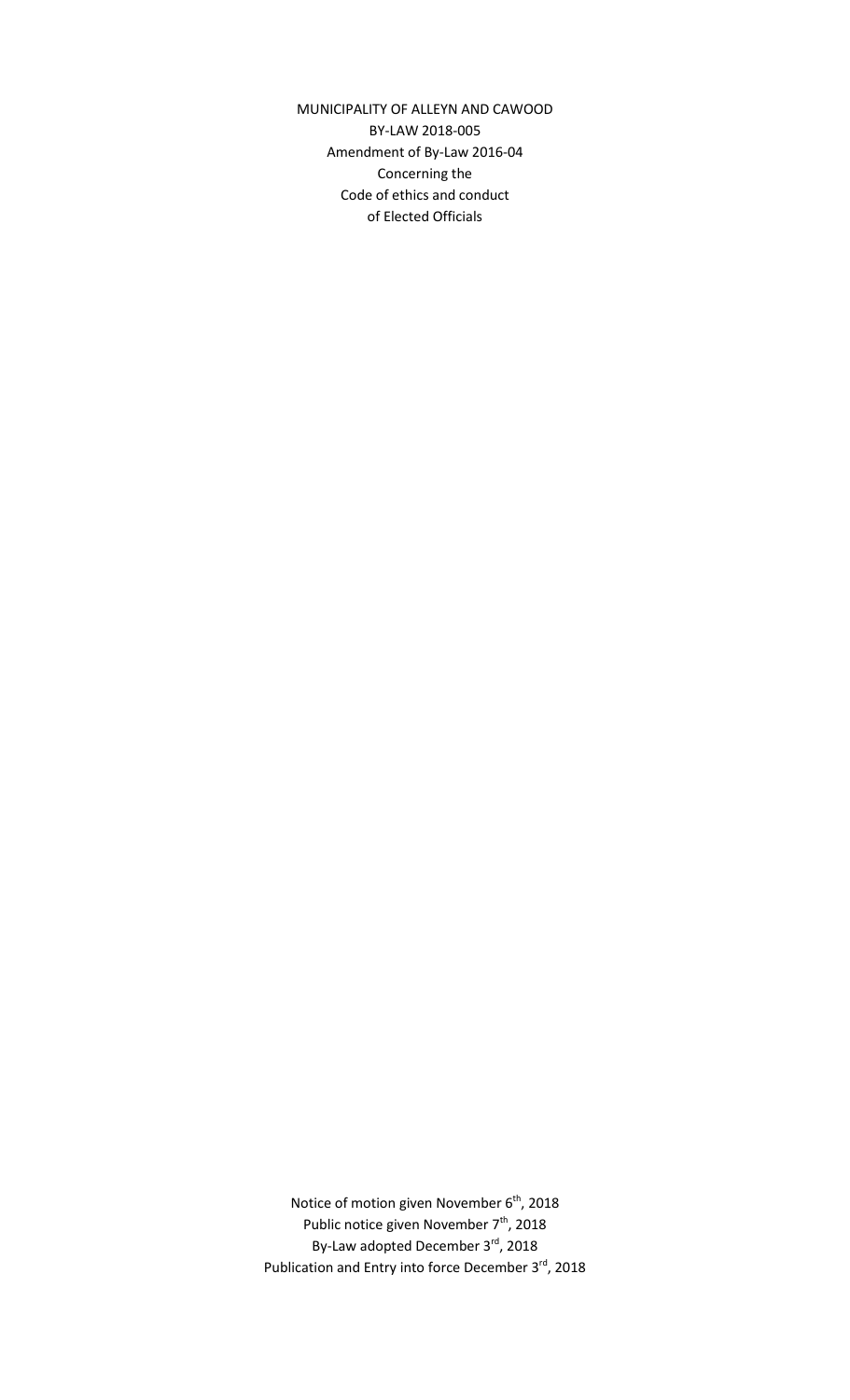# **CANADA PROVINCE OF QUEBEC MRC PONTIAC MUNICIPALITY OF ALLEYN-AND-CAWOOD**

**WHEREAS** ethics the Act on Ethics and professional conduct in municipal matters (RLRQ c. E-15.1.0.1), requires local municipalities to adopt a code of ethics and professional conduct applicable to elected officials;

**WHEREAS**, pursuant to the Act, the Municipality adopted By-Law number 2016-04 on the Code of Ethics and Professional Conduct of elected officials of the Municipality of Alleyn and Cawood, which was revised in accordance with the Act for this purpose (hereinafter designated as « By-Law number 2016-04 »);

**WHEREAS** following the adoption of the Act to amend various legislative provisions concerning municipal affairs especially concerning political financing (L.Q. 2016, chapter 17), the municipality must modify the code of ethics and professional conduct applicable to elected officials;

**WHEREAS** a notice of motion has been previously given, pursuant to the Act, at the Regular meeting of November 6, 2018;

**THEREFORE**, IT IS PROPOSED by John Emery And resolved unanimously:

**THAT** the municipal Council adopts By-Law number 2018-005 to amend By-Law number 2016-04 **PREAMBULE**

The preamble of this By-Law forms an integral part.

# **TITLE**

The title of this By-Law is: « By-Law No. 2018-005 amending By-Law No. 2016-04 on the Code of Ethics and Professional Conduct of elected officials of the Municipality of Alleyn and Cawood ».

#### **INTRODUCTION**

The Municipal Council shall perform their duties, fix their personal activities and adopt a responsible behavior in order to protect and maintain the trust of citizens towards their municipality and its administration. Thus, the elected officials of the Municipality, must make decisions and operate with the following values:

(1) the integrity of the members of every council of the municipality;

(2) the honour attached to the office of council member;

(3) prudence in the pursuit of the public interest;

(4) the respect to be shown to the other council members, to the employees of the municipality and to the citizens of the municipality;

(5) loyalty to the municipality; and

(6) the quest for equity.

# **1 - REVISIONS**

a. This code must remain adaptable to changing needs and realities of the Municipality and as such it will be reviewed periodically.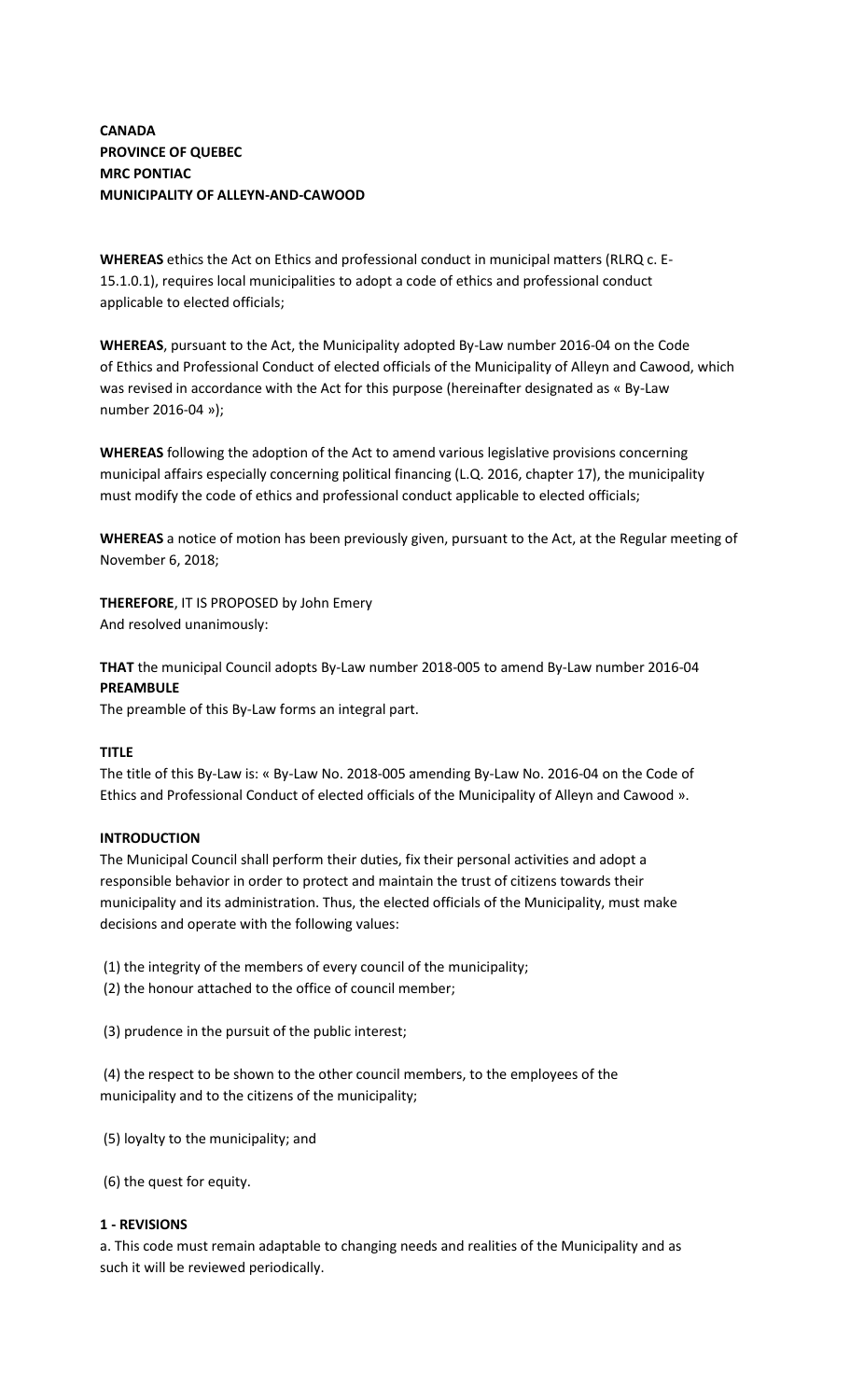b. The municipality must, by March 1 following a general election, adopt the Code of Ethics revised to replace the one in force, with or without modification.

# **2 - RESPONSIBILITY OF THE ELECTED**

Elected officials, must conduct themselves in a rigorous and moral way

### **3 - COMMON INTERESTS AS A DRIVER MANAGER**

a. All decisions of the Council and various services of the Municipality must be taken as a common interest.

b. The common interest means the interest of all citizens, not just the majority, whereas the interest of a majority or a group may be discriminatory to a minority or other group.

c. A list of organizations, movements or institutions that work in our municipality may, by resolution, declared to be of common interest, having regard to the educational, social, cultural or security that these organizations, movements or institutions has for mission.

d. Such an organization, movement or institution must demonstrate that it is for common interest, to declare the purpose of his fundraising and meet other demands of the Council. the term "municipal body" the Council, any committee or commission:

1° a body declared by law as mandatory or agent of a municipality;

2 ° an organization whose council is composed predominantly of members of the council of a municipality, whose budget is adopted by it or for which funding has been secured for more than half by it;

3 ° of a public body whose council is composed predominantly of members of the council of several municipalities;

4 ° of any other agency determined by the ministre des Affaires Municipales, des Régions et de l'Occupation du territoire.

#### **4 - PROBITY IN PURCHASES**

Purchase conditions are defined by the Council.

#### **5 - CODE OF CONDUCT**

#### **5.1 Scope**

The rules in this section should guide the conduct of elected officers as members of the council, committee or commission of:

a) the municipality, or

b) any other body in their capacity as members of the municipal council.

# **5.2 Purpose**

These rules are intended, in particular, to prevent:

Any situation in which council members' private interest might impair their independence of judgment in course of their official duties;

Any situation that would be contrary to sections 304 and 361 of the Municipal Elections and Referendums Act (R.S.Q. chapter E-2.2)

Favouritism, embezzlement, breach of trust or other misconduct.

# **5.3 Conflict of interest**

**5.3.1** Council members of a council are prohibited from acting, or attempting to act, or omitting to act, in the course of their official duties, so as to further their private interest or improperly further the interest of any other person or persons.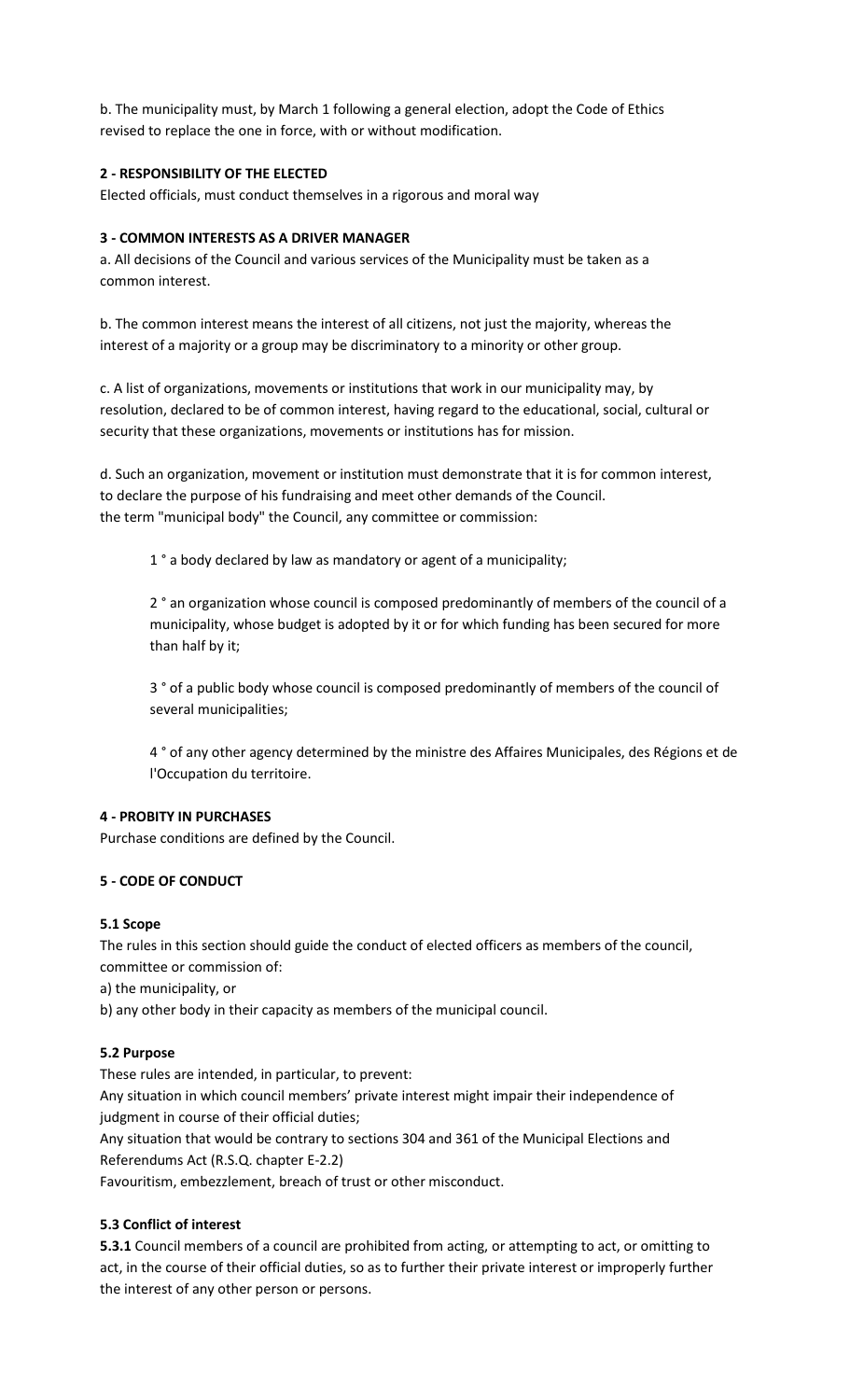**5.3.2** Council members of a council are prohibited from using their position to influence or attempt to influence another person's decisions so as to further their private interest or improperly further the interest of any other person or persons.

However, council members are not considered to have violated this section when they benefit from the exceptions mentioned in paragraphs 4 and 5 of subsection 5.3.7.

**5.3.3** Council members are prohibited from soliciting, eliciting, accepting or receiving any benefit, whether for themselves or for another person or persons, in exchange for taking a position on a matter that may be brought before a council, committee or commission on which the council member sits.

**5.3.4** Council members are prohibited from accepting any gift, mark of hospitality or other benefit, whatever its value, that might impair their independence of judgment in course of their official duties, or otherwise compromise their integrity.

**5.3.5** If a council member receives any gift, mark of hospitality or other benefit that is not of a purely private nature or not prohibited under subsection 5.3.4, but that exceeds \$200 in value, the member must file a written disclosure statement with the (clerk) (secretary-treasurer) of the municipality within 30 days of receiving the benefit. The disclosure statement must contain an accurate description of the gift, mark of hospitality or benefit received, and states the name of the donor, the date and the circumstances under which it was received. The (clerk) (secretary treasurer) shall keep a public register of these disclosure statements.

**5.3.6** Council members may not knowingly have a direct or indirect interest in a contract with the municipality or public body contemplated in section 5.1

A council member is deemed not to have such interest if:

1° The council member acquires such interest as part of an inheritance or donation, and renounces or disposes of it as soon as possible;

2° The council member's interest consists of holding shares in a company of which the member is not an owner, director or senior executive, and in which the member holds less than 10% of the voting stock;

3° The council member's interest is based on the fact that he or she is a member, director or officer of another municipal or public body within the meaning of the Access to Public Documents and Protection of Personal Information Act (R.S.Q., chapter A-2.1), a non-profit organization, or an body of which he or she is required by law to be a member, director or officer in his or her capacity as a member of the municipal council or municipal body;

4° The contract is for remunerations, allowances, reimbursement of expenses, social benefits, goods or services to which the council member is entitled as a condition of employment associated with his or her office in the municipality or municipal body;

5° The contract is for the council member's appointment to an official post or employment which the member is eligible to hold without prejudice to his or her office;

6° The contract is for the delivery of general services provided by the municipality or municipal body;

7° The contract is for the sale or rental of an immovable on non-preferential terms;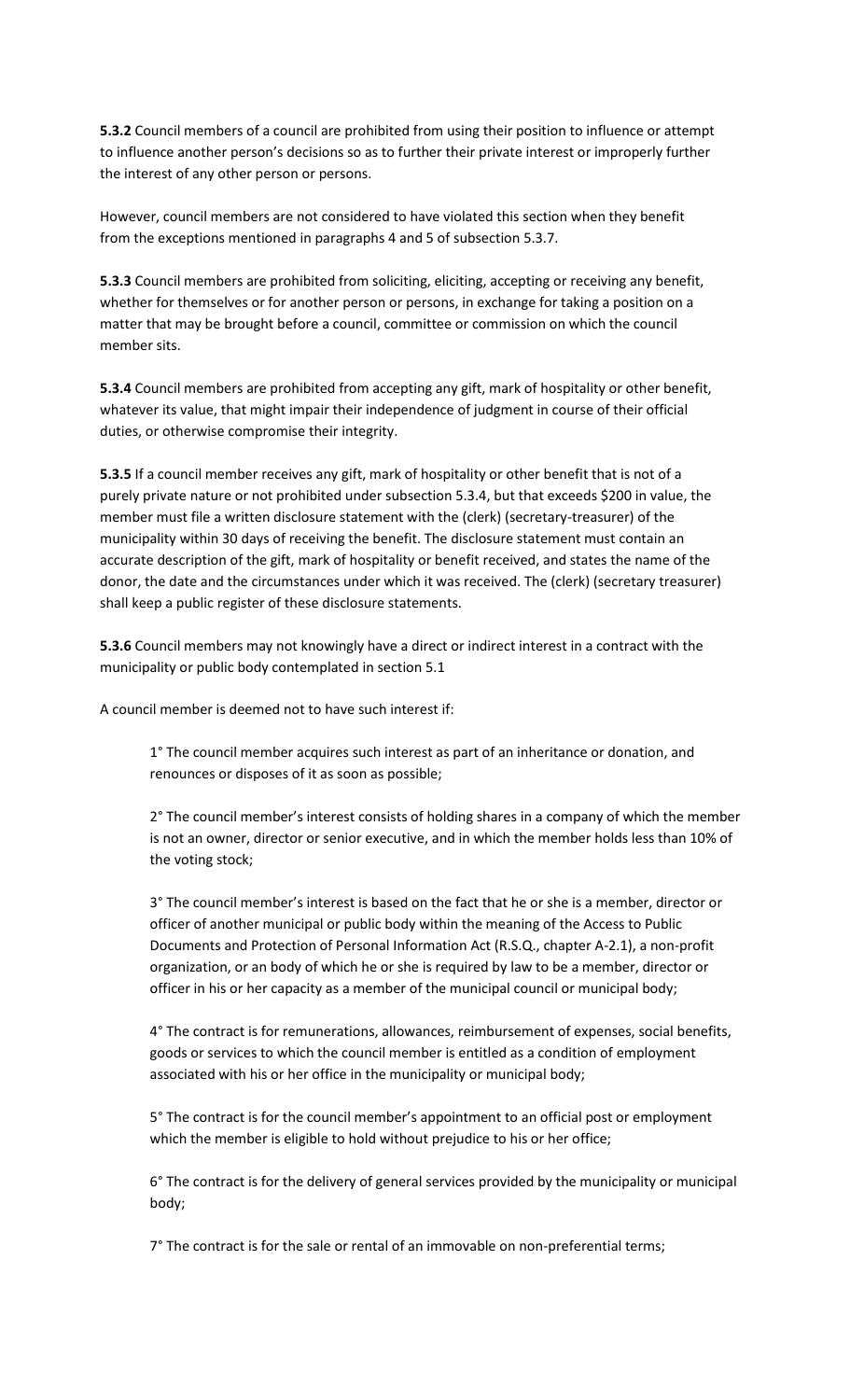8° The contract is in the form of bonds, notes or other public securities offered by the municipality or municipal body, or is for the acquisition of the securities on non-preferential terms;

9° The contract is for services or goods that the member is required by statute or regulation to supply or render to the municipality or municipal entity;

10° The contract is for the supply of goods by the municipality or municipal body and was signed before the council member assumed office in the municipality or municipal body, and before he or she entered as a candidate for office or was elected to office;

11° In case of force majeure, the general interest of the municipality or municipal body requires that the contract be awarded in preference to all other offers.

**5.3.7** A council member who is present at a session when a matter arises in which he or she has a private pecuniary interest, whether directly or indirectly, must disclose the general nature of his or her interest before debate on the matter begins. Interested members must also abstain from taking part in discussion or debate, voting or attempting to influence a vote on the matter.

In a closed session, the council member must, in addition to the preceding, disclose the general nature of his or her interest, and then leave the session and remain absent until the matter has been debated and voted upon.

If the matter on which a council member has a pecuniary interest is taken up during a session when the member is absent, the member, once he or she becomes aware that matter is under discussion, must disclose the general nature of his or her interest to the first session at which he or she is present.

This subsection does not apply in cases where the council member's interest consists of remunerations, allowances, reimbursement of expenses, social benefits, goods or services to which the member is entitled as a condition of employment associated with his or her office in the municipality or municipal body;

Nor does it apply in a case where a council member's interest is so small that the member cannot reasonably be expected to be influenced by it.

# **Modified 5.4 POLITICAL FINANCING AND PUBLIC ANNOUNCEMENT**

It is prohibited for any member of the Council to make the announcement at a political fundraising event, realization of a project, the conclusion of a contract or a grant by the Municipality unless a final decision on this project, contract or grant has already been taken by the competent authority of the Municipality.

Council member firm that employs staff must ensure that its employees comply with the prohibition in the first paragraph. In case of noncompliance with this prohibition by one of these, the Council member is attributable for the purposes of the imposition of sanctions under the Act.

#### **6 - BEHAVIOR AND THE PRINCIPLE OF CONDUCT**

a. All persons representing the Municipality are ambassadors of the Municipality and shall, in their relations with the public, with vendors, agencies and partners, demonstrate professionalism, courtesy and objectivity.

b. Certain dress and certain behaviors may not be suitable for activities or functions.

c. Council members of the Municipality also show the professionalism and courtesy between themselves by remembering that an unacceptable behavior in the workplace has a negative effect.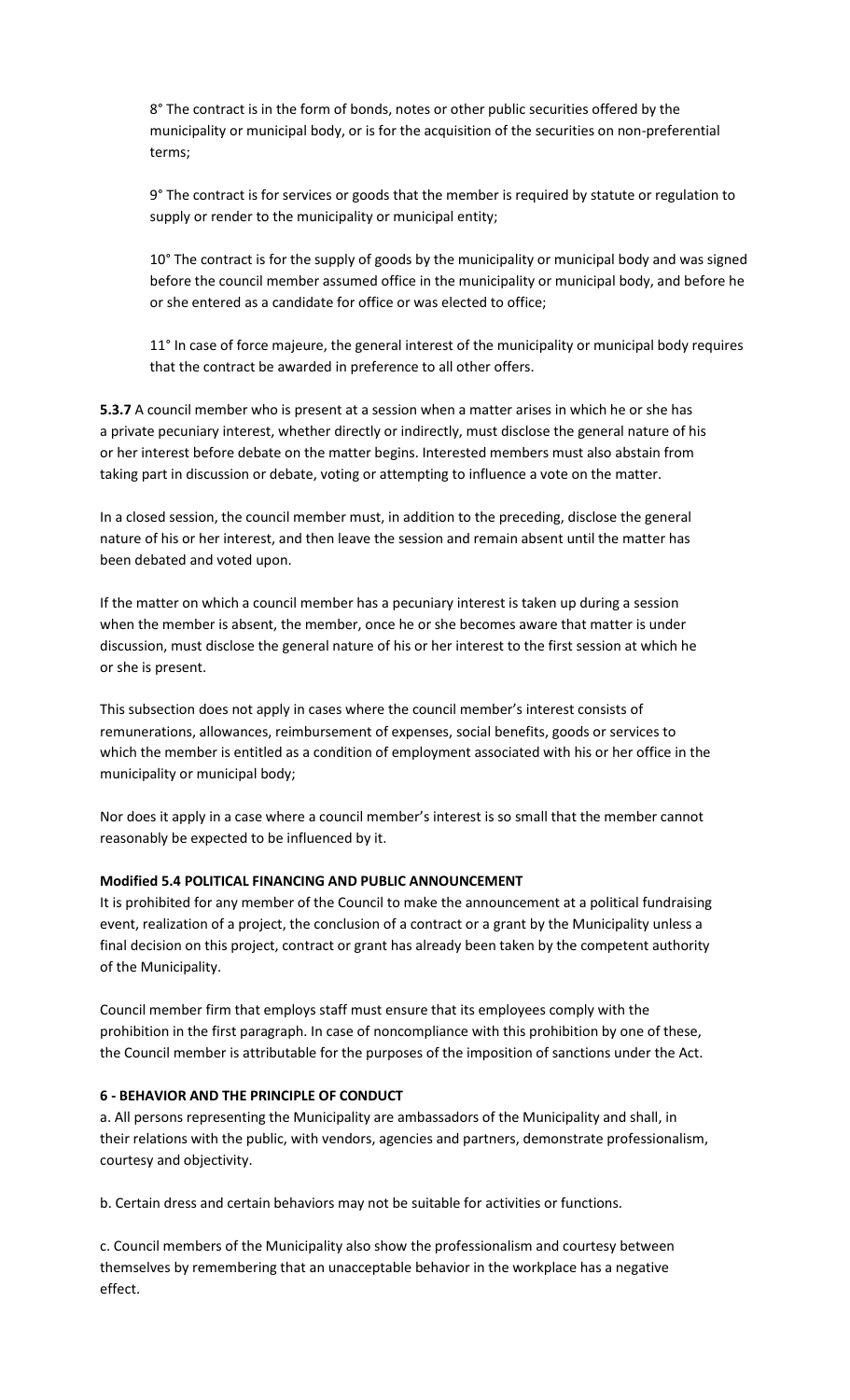d. All have reasonable expectations and fairness to others and resolve conflicts with maturity and professionalism.

### **7 - HARASSMENT**

a. Harassment means a situation in which an elected has a humiliating and offensive behavior, verbal or otherwise, making the workplace a source of tension, degradation or discrimination against other elected officials or employees.

b. The Municipality is committed to provide its employees with a workplace free from discrimination and harassment and promotes an atmosphere that respects the dignity, self respect and the rights of any person.

c. No form of harassment is tolerated, it relates to employees, elected officials or members of the public.

# **8 - ALCOHOL AND DRUGS**

a. It is categorically forbidden for the elected to exercise their functions and fulfill the responsibilities of their office if they are impaired by alcohol or are under the influence of drugs.

### **9 - USE OF PROPERTY OF THE MUNICIPALITY**

Using the resources of the municipality or of any other body referred to in subparagraph 1 of the first paragraph of section 5 for personal purposes or for purposes other than activities related to the duties of office;

Elected officials avoid using, except for approved municipal activity, property or other resources of the Municipality for personal reasons. In addition, they ensure the protection of property under their care as part of their duties.

### **10 - SECURITY OF INFORMATION**

a. An elected official should take all means to ensure the accuracy of the information gathered, produced or otherwise obtained in the exercise of his functions, be they reports, memos, oral or electronic communications.

b. It deliberately avoids misleading his colleagues, members of Council or the public on any matter of municipal jurisdiction.

c. The following information is used or disclosed except in accordance with the laws on this subject:

- Information of a personal nature;
- Information for the exclusive use of a third of an individual or group;
- Information which it is reasonable to believe that it was communicated confidentially to the employee;
- The sensitive information;
- Information that gives the person who has a benefit to which the general public has no access.

d. It is forbidden for a elected to use in connection with a personal external information acquired during the performance of his duties to the Municipality.

e. It is forbidden for a member of council to use, disclose or attempt to use or disclose, as during his tenure after this, the information obtained in the course of or in connection with the performance of his duties and which are not generally available to the public to promote his personal interests or those of any other person;

f. Within 12 months after the expiry of his or her term, serve as a director or officer or senior executive of a legal person or hold employment or any other position so as to obtain for himself or herself or another person undue benefit from his or her prior office as council member.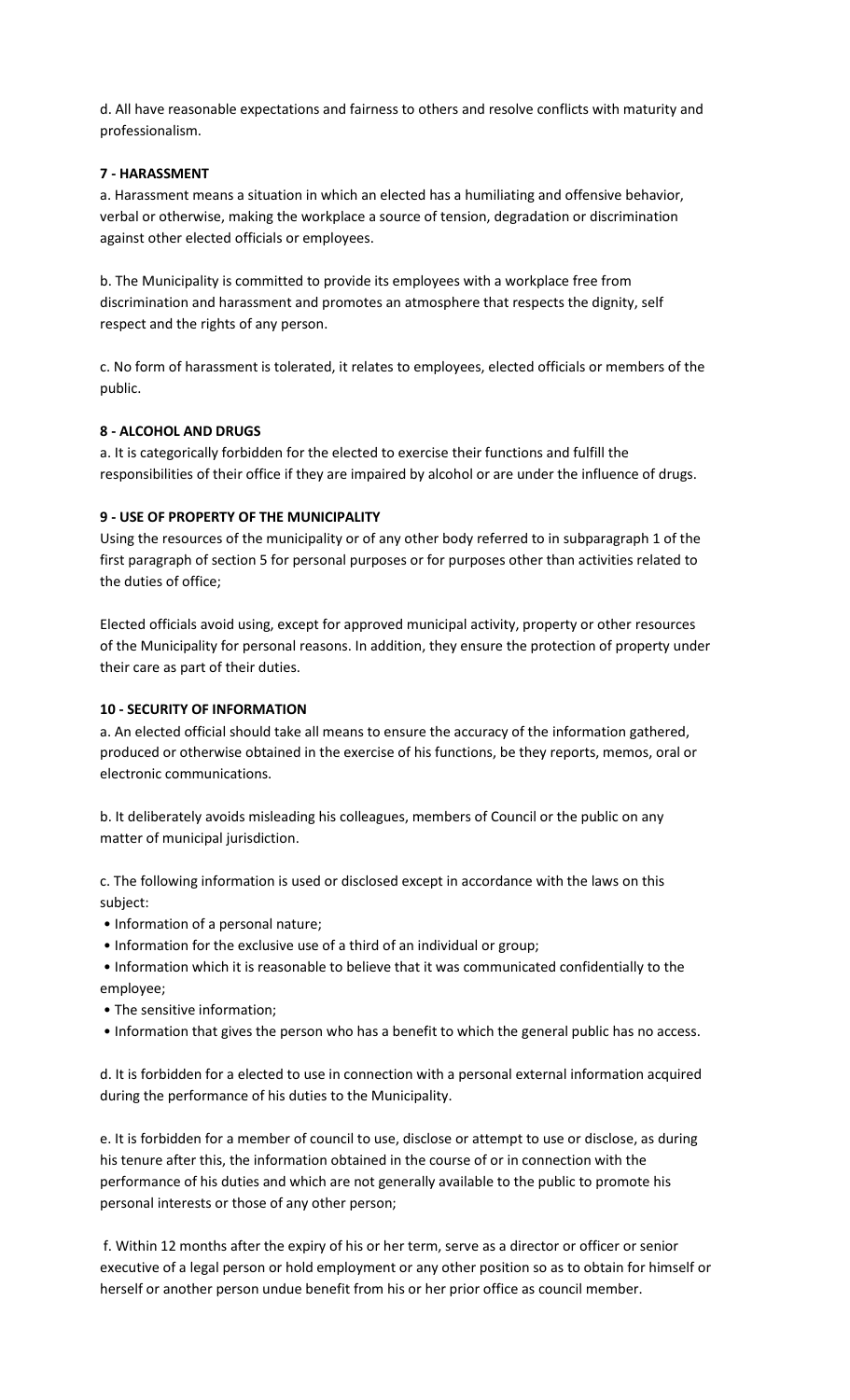### **11 - PROTECTION OF INFORMATION**

Council members have access to municipal documents when absolutely necessary and ensure safety.

Examples of information about the Municipality, persons or entities that staff protects against unlawful use and disclosure, unauthorized or unintentional:

- records of taxpayers;
- information in business strategies or business plans;
- imminent proposals or contracts;
- estimates prior to the opening of bids;
- services not yet announced;
- research results;
- data and financial projections;
- projects for acquisition or divestiture;
- expert opinion;

### **12 - RELATIONS WITH THE MEDIA AND THE PUBLIC**

a. Information provided to the media or the public must come from an authoritative source at the Municipality.

b. The municipal official spokespersons include elected officials, the general manager, department heads and other authorized persons.

c. The comments for the media should be subject to the approval of the above.

### **13 - POLITICAL ACTIVITIES AND COMMUNITY**

a. Council members must be both personally impartial and free of undue political influence in the performance of their official duties, to ensure that the public gives trust to the Municipality. b. The Municipality encourages members to participate in community activities.

#### **14 - FAMILY AND PERSONAL RELATIONSHIPS**

a. Both the public and the municipal staff expect the hiring, promotion, performance evaluation and discipline are held in the objectivity and impartiality, qualities which govern in other municipal sectors.

b. Municipality ensures and prohibits employment situations (except for the fire department) in which:

• a person is supervised by a parent or subordinate to a parent;

• a parent is receiving preferential treatment as part of a recruitment process and Selection

#### **15 - FRAUD AND THEFT**

a. Fraud can include acts to deceive the Municipality, as manipulation, falsification of documents, the suppression of information, transaction or document, the recording of transactions without merit and the misapplication of accounting principles.

b. Elected officials must demonstrate honesty, integrity, objectivity and diligence and not involved in fraudulent activity, including theft.

c. Confirmed cases of fraud or theft against the Municipality are considered criminal and treated accordingly.

#### **16 - MANAGEMENT'S RESPONSIBILITY**

a. Management makes every effort to prevent and detect fraud, theft, embezzlement, conflict of interest, discrimination, and other forms of crime.